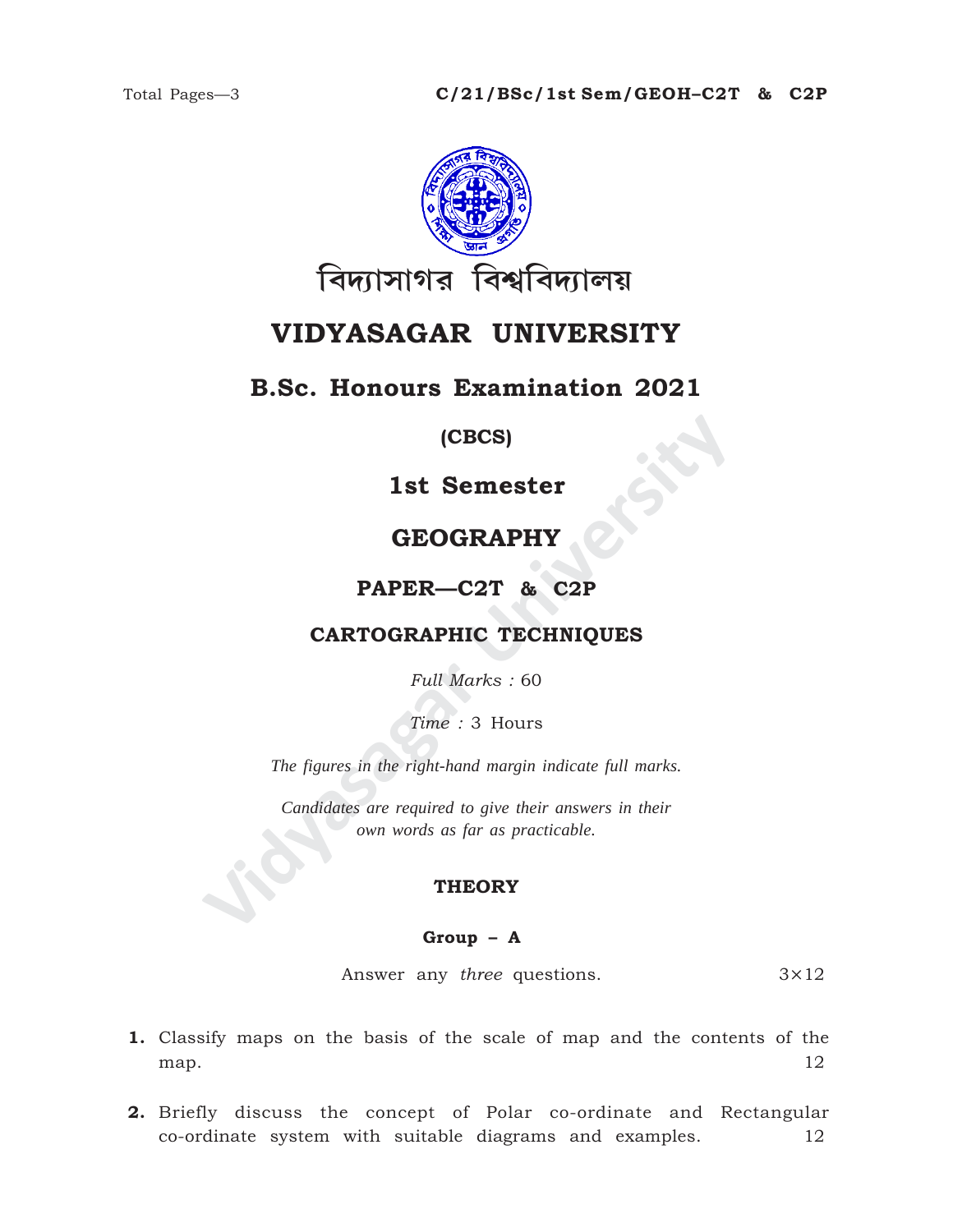- **3.** Discuss the concept of true bearing and magnetic bearing with suitable sketches. 12
- **4.** Briefly discuss different types of map projections on the basis of their preserved properties. 12
- **5.** Write a short note on Indian open series topographical maps with suitable sketches. 12
- **Group B**<br>
Answer any *two* questions.<br>
Re Geographic co-ordinate system.<br>
Inguish between whole circle bearing and reduced bearing<br>
Inguish between Geodetic survey and plane survey.<br>
REACTICAL<br>
Answer any *one* question **6.** Briefly discuss the methods of Triangulation and Trilateration survey. Use suitable diegrams. 12

#### **Group – B**

Answer any *two* questions. 2×2

- **7.** Define Geographic co-ordinate system.
- **8.** Distinguish between whole circle bearing and reduced bearing.
- **9.** Distinguish between Geodetic survey and plane survey.
- **10.** Define generating globe.

#### **PRACTICAL**

Answer any *one* question. 1×15

- **1.** Briefly discuss the principles of construction of cylindrical equal area projection. Write the properties of Polar Zenithal stereographic projection. 8+7
- **2.** Explain the method of computing the relative relief in a drainage basin. How is the average slope map prepared according to Wentworth method ? 8+7